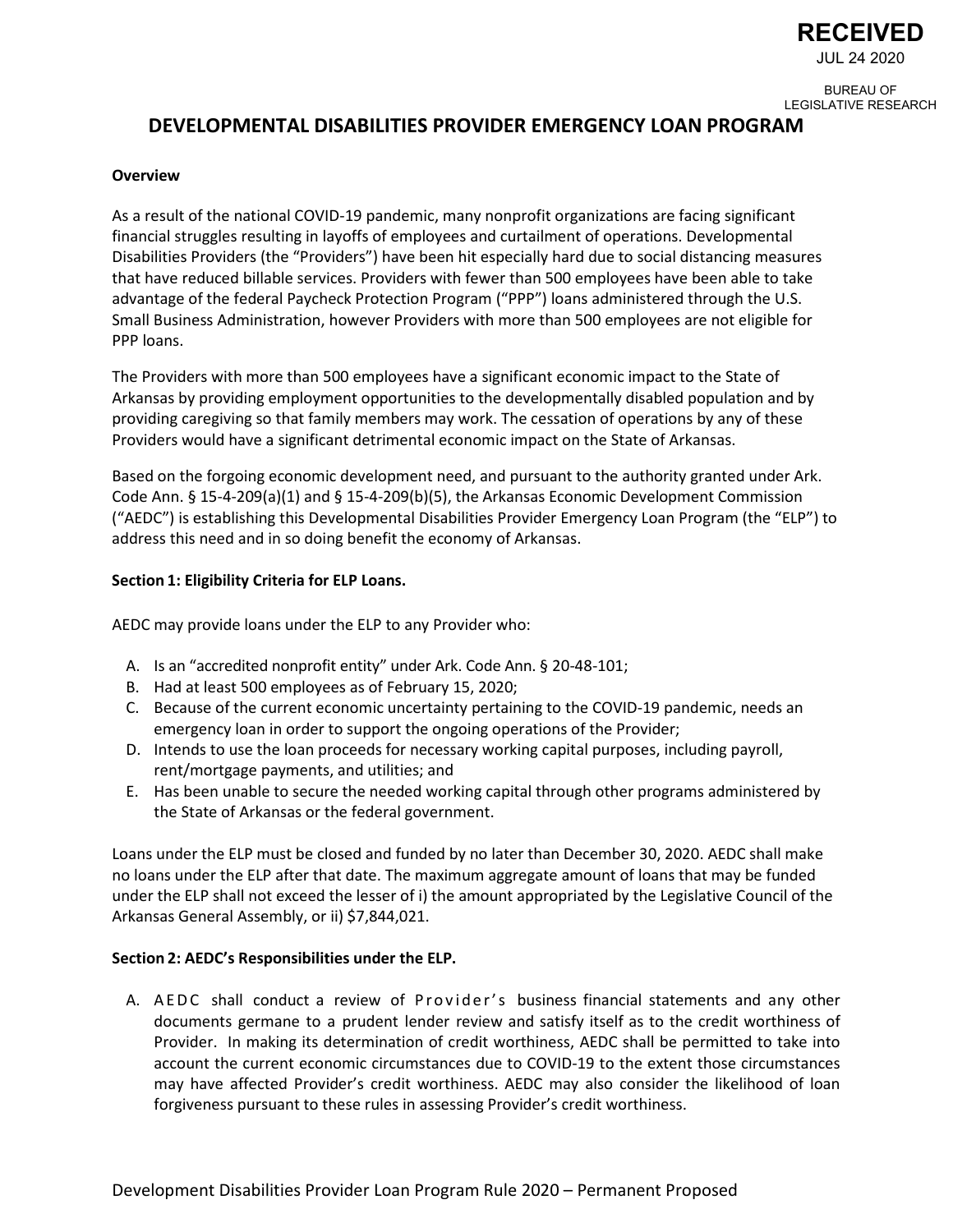- B. AEDC will document the loan using forms of loan agreements and promissory notes as is customary for loans of the amounts and duration available under the ELP.
- C. AEDC shall maintain all the loan instruments in its files pursuant to its record keeping policies, receive all payments of principal and interest on the loan, and take any other action as may be required or appropriate to administer and service the loan in accordance with the normal practices of prudent lenders for the type and amount of the loan, including, without limitation:
	- 1. Make or consent to any transfer or assignment of the loan and any note or interest therein or any material alteration in the terms of any loan instrument;
	- 2. Modify any repayment terms;
	- 3. Waive or release any claim against the borrower, surety, guarantor, or other obligor, or any other creditor of trustee in bankruptcy, arising out of any loan instrument; and
	- 4. Pursue collection of any unpaid amounts owing under a loan, including the commencement of legal proceedings against a Provider.

# **Section 3: Application for an ELP Loan.**

- A. To apply for an ELP loan, a Provider shall submit an application on a form prescribed by AEDC along with any required supporting documentation requested by AEDC.
- B. AEDC shall evaluate each application and any supporting documentation to determine whether it will provide a loan to Provider. AEDC's approval or disapproval of a loan application is within the sole discretion of AEDC's Executive Director. The Executive Director's determination shall be conclusive and final.
- C. Following approval of the borrower's loan application, AEDC will notify Provider of the proposed terms of the loan, including principal amount, interest rate (if any), duration, collateral description and value (if any), and all other relevant information.

# **Section 4: Loan Terms.**

- A. The principal amount of a loan under the ELP may not exceed an amount equal to the product of the number 2.5 multiplied by the Provider's average monthly payroll for 2019, excluding any amounts paid to an employee over \$100,000 on an annualized basis. In calculating the maximum principal amount of an ELP loan, AEDC shall follow the rules and methodology of the United States Small Business Administration under the PPP, including approved alternative methods for calculating average monthly payroll. Provider shall, upon request by AEDC, provide such documentation as AEDC may reasonably require which evidences Provider's average monthly payroll.
- B. ELP loans shall be for a term of up to two years. No principal payments on the loan shall be due until the loan maturity date. In the event of any default under a loan instrument by a Provider, AEDC may elect to accelerate the maturity date of the loan and demand payment in full.
- C. ELP loans shall not bear interest unless there is an event of default under a loan instrument which is not cured within 30 days to the reasonable satisfaction of AEDC. Following an event of default, the unpaid principal amount shall bear interest at the judgment rate under Arkansas law.